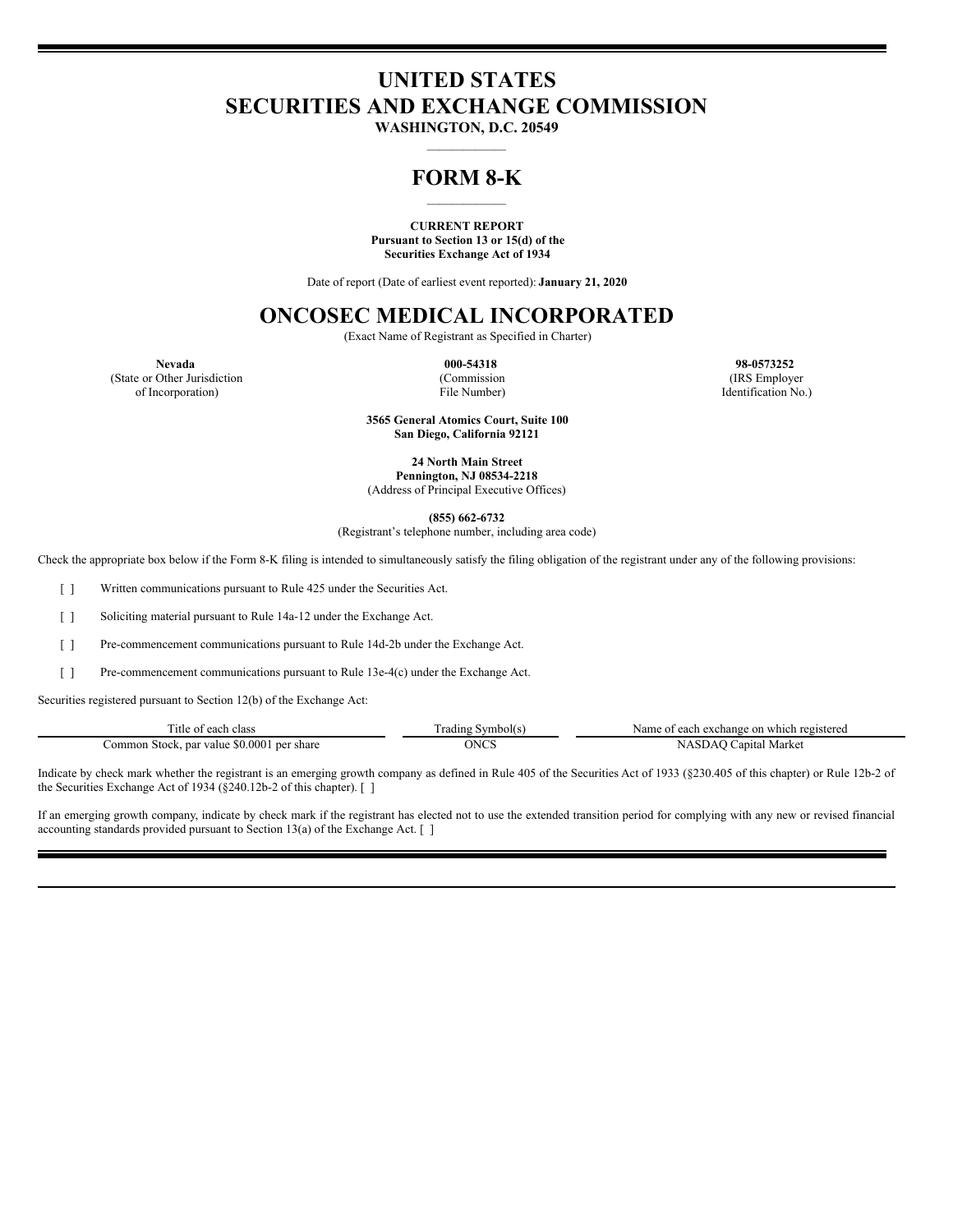#### Item 5.02 Departure of Directors or Certain Officers; Election of Directors; Appointment of Certain Officers; Compensatory Arrangements of Certain **Officers.**

On January 21, 2020, OncoSec Medical Incorporated (the "Company") announced that Ms. Sara Bonstein, Chief Financial Officer and Chief Operating Officer of the Company, would be stepping down from her positions in the Company effective January 30, 2020. Ms. Bonstein's decision to resign from the Company was not the result of any disagreement with the Company on any matter relating to the Company's operations, policies or practices.

On January 21, 2020, the Company also announced that effective January 30, 2020, Mr. Robert J. DelAversano would become the Company's Principal Accounting Officer and Controller.

Robert J. DelAversano, 48, is currently Executive Director of Finance of the Company. Mr. DelAversano has over fifteen years of experience in accounting including thirteen years in public accounting. He will assume the role of Principal Accounting Officer and Controller. Prior to joining the Company, Mr. DelAversano was the Director of Financial Reporting and Taxation at Brio Financial Group ("Brio"), where he served as the firm's Director of Financial Reporting and Taxation, consulting with various public companies in financial reporting, internal control development and evaluation, budgeting and forecasting. Prior to joining Brio, Mr. DelAversano was a manager at Bartolomei Pucciarelli, LLC. Within that capacity, Mr. DelAversano oversaw the Accounting and Tax practice with industry focuses in real estate development and management, manufacturing and wholesalers, construction contractors, and professional services firms and medical devices and services. In addition, he performed audit services, outsourced chief financial officer functions, and/or consulted clients through difficult Securities and Exchange Commission comment periods particularly through application of complex accounting principles for a vast public company client base.

No family relationships exist between Mr. DelAversano and any of our directors or other executive officers. There are no arrangements between Mr. DelAversano and any other person pursuant to which Mr. DelAversano was selected as our controller and principal accounting officer, nor are there any transactions to which the Company is or was a participant and in which Mr. DelAversano has a material interest subject to disclosure under Item 404(a) of Regulation S-K.

A press release regarding the above is furnished hereto as Exhibit 99.1

#### **Item 9.01 Financial Statements and Exhibits.**

The following exhibit is furnished as part of this report:

| Exhibit<br>Number | Description                           |
|-------------------|---------------------------------------|
| 99.1              | Press Release dated January 21, 2020. |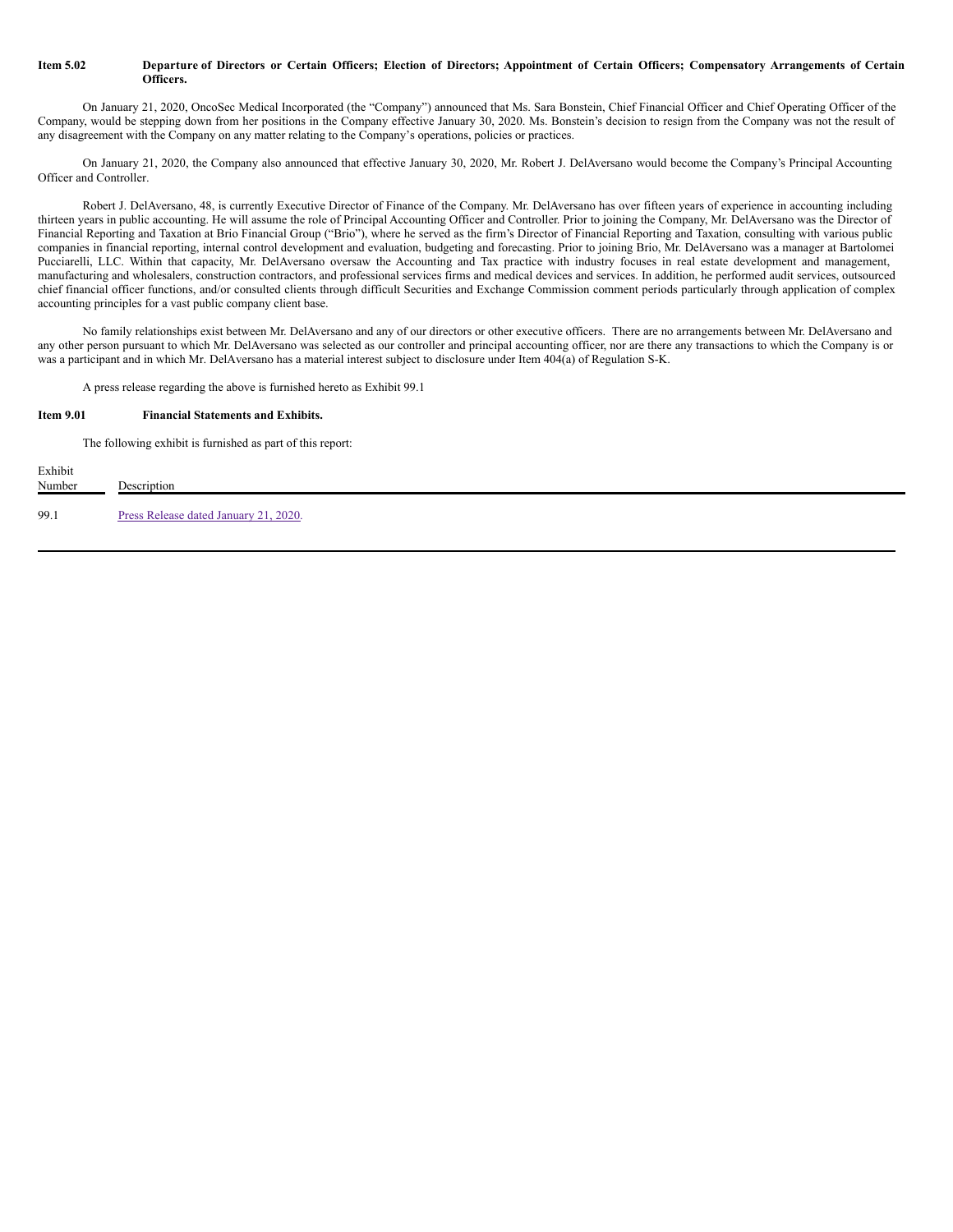#### **SIGNATURES**

Pursuant to the requirements of the Securities Exchange Act of 1934, the registrant has duly caused this report to be signed on its behalf by the undersigned hereunto duly authorized.

#### **ONCOSEC MEDICAL INCORPORATED** (Registrant)

Date: January 21, 2020 By: */s/ Daniel J. O'Connor*

Name: Daniel J. O'Connor

Title: President and Chief Executive Officer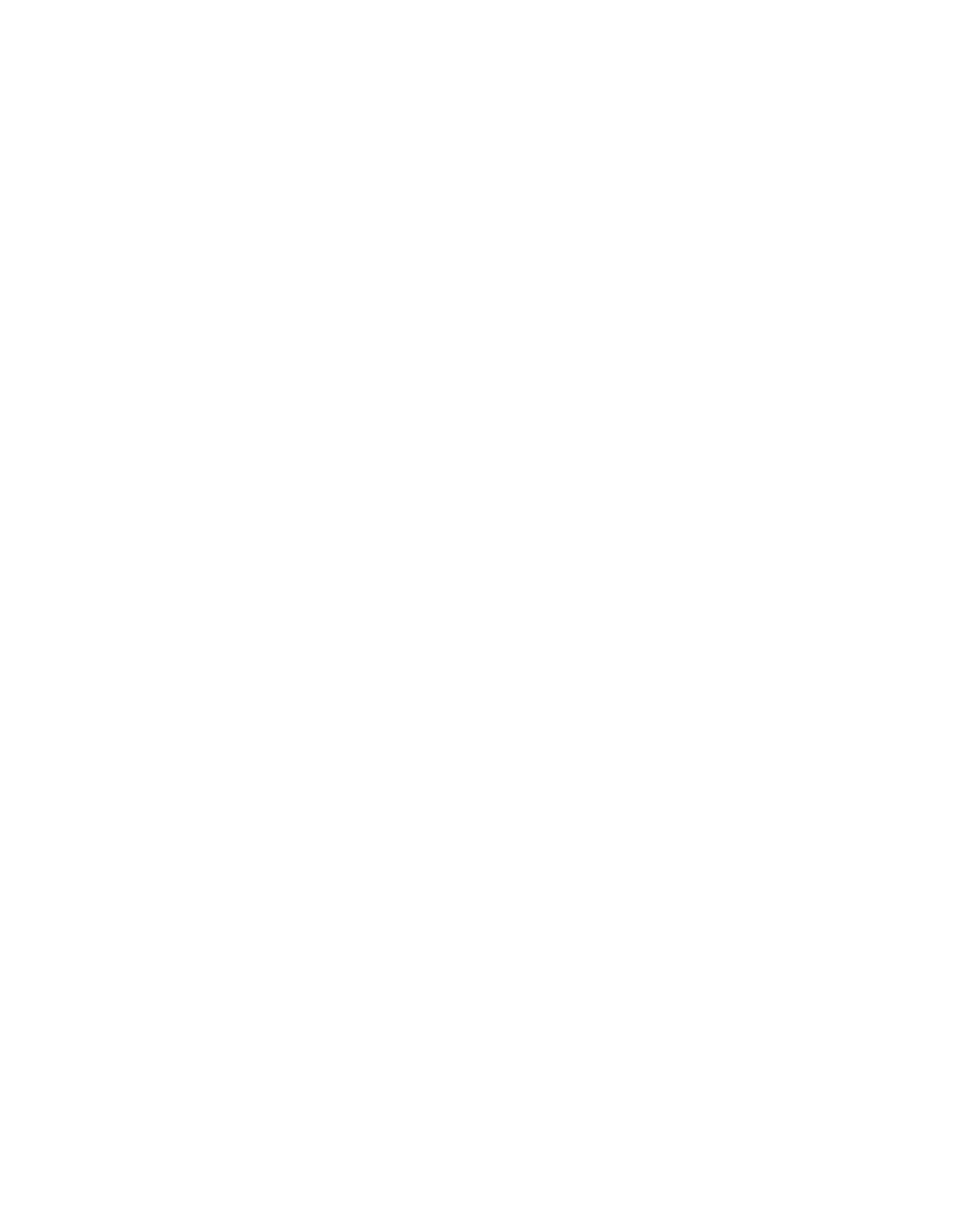

#### **OncoSec Announces the Appointment of Robert J. DelAversano, C.P.A, as Principal Accounting Officer and Controller**

**SAN DIEGO and PENNINGTON, N.J., January 21, 2020** – OncoSec Medical Incorporated (NASDAQ: ONCS) (the "Company" or "OncoSec"), a company developing late-stage intratumoral cancer immunotherapies, announced today the appointment of Robert J. DelAversano, C.P.A., as OncoSec's Principal Accounting Officer and Controller, effective as of January 30, 2020. Mr. DelAversano will be responsible for preparation of financial statements, as well as other finance-related functions, assuming these responsibilities from Sara M. Bonstein, who will be stepping down from her roles as Chief Financial Officer and Chief Operating Officer to pursue another professional opportunity.

Mr. DelAversano is a certified public account and has over fifteen years of experience in accounting including thirteen years in public accounting. Prior to this appointment as OncoSec's Principal Accounting Officer and Controller, Mr. DelAversano served as OncoSec's Executive Director of Finance since 2018 where he had global responsibility for accounting, external financial reporting, and financial controls covering all aspects of OncoSec's business. Prior to joining OncoSec, he was the Director of Financial Reporting and Taxation at Brio Financial Group ("Brio"), where he served as the firm's Director of Financial Reporting and Taxation, consulting with various public companies in financial reporting, internal control development and evaluation, budgeting and forecasting. Prior to joining Brio, Mr. DelAversano was a manager at Bartolomei Pucciarelli, LLC and oversaw their accounting and tax practice with industry focuses in manufacturing, wholesalers and medical devices services. In addition, he performed audit services, outsourced chief financial officer functions, and consulted clients through difficult Securities and Exchange Commission comment periods particularly through application of complex accounting principles for a large public company client base.

"Rob is a highly trusted and respected member of the OncoSec team, and his experience and skill sets will ensure that the transition is seamless," said Daniel J. O'Connor, OncoSec's President and Chief Executive Officer. "This is an extremely exciting time for OncoSec. Pending approval from our shareholders and the completion of the strategic transaction with China Grand Pharmaceutical and Healthcare Holdings Limited ("CGP") and Sirtex Medical US Holdings, Inc. ("Sirtex") we are poised to unlock the value of TAVO™ and enter a new phase of evolution for the Company. We look forward to providing additional updates in the near-term. We also want to thank Ms. Bonstein for her contributions to OncoSec and we wish her the best moving forward in this next stage of her career."

# # #